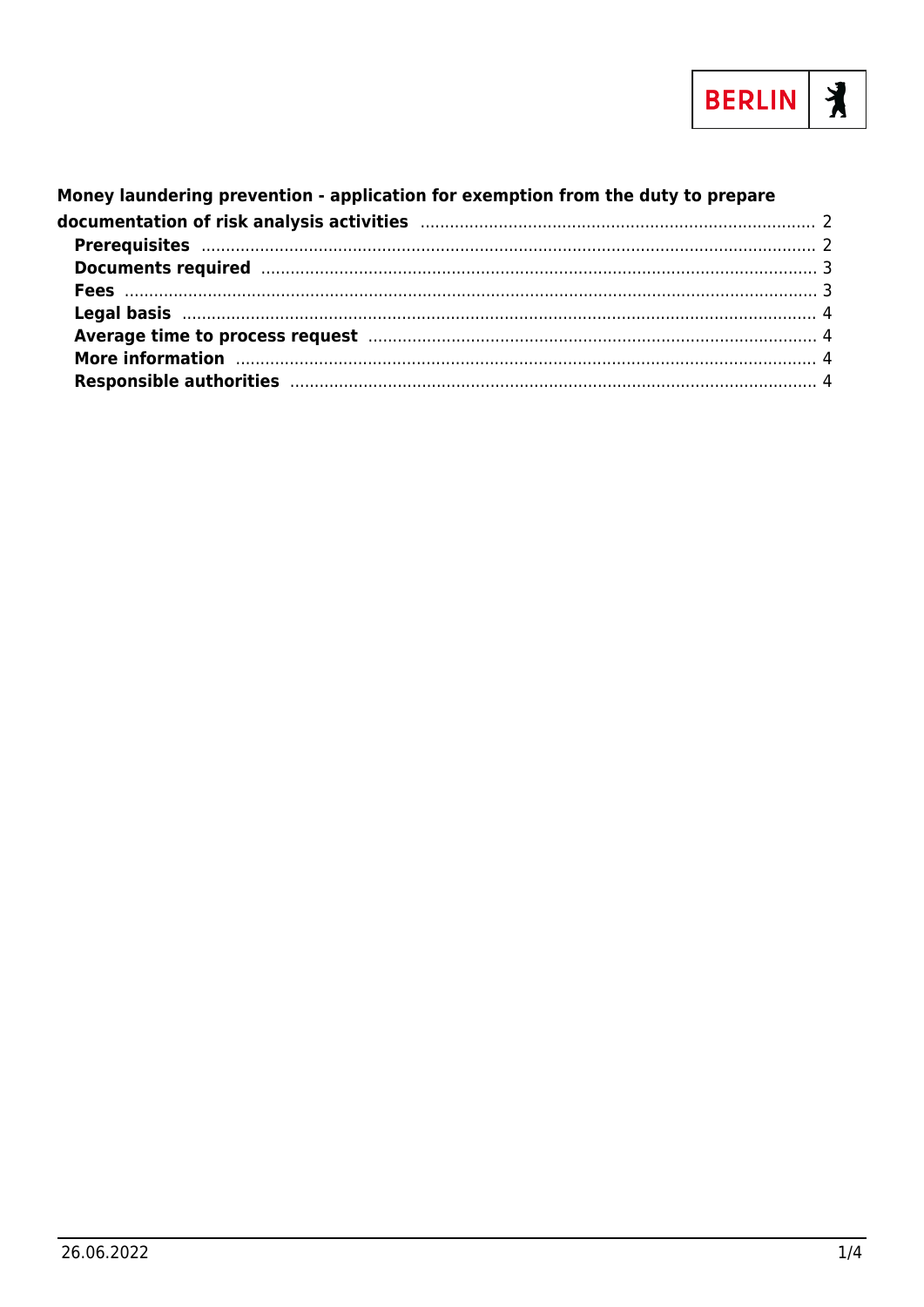# <span id="page-1-0"></span>Money laundering prevention - application for exemption from the duty to prepare documentation of risk analysis activities

As an obliged party according to the Money Laundering Act, you must determine and assess risks of money laundering and terrorist funding related to your business activities and properly document related internal safety measures in the form of a risk analysis. In certain circumstances, you can be exempted from the duty to document a risk analysis on application.

#### **Exemption from the duty to document**

- only applies to the future regular documentation duty
- does not apply to the duty to carry out an initial risk analysis
- you still need to determine and assess risks of money laundering and terrorism funding on an ongoing basis and take suitable internal prevention measures.

The 'Fact sheet: Risk-based organisational measures' (see 'Further Information' below) includes further comprehensive information and practical examples for performing a risk analysis.

#### **Procedure:**

- 1. As an obliged party, you can apply with the Senate Department in charge of business matters to be exempted from the duty to prepare documentation of risk analysis activities.
- 2. Your application is reviewed by the competent authority.
- 3. You will receive notification after the review procedure is completed.

### <span id="page-1-1"></span>**Prerequisites**

- **Obliged parties according to the Money Laundering Act** ([https://www.gesetze-im-internet.de/gwg\\_2017/\\_\\_2.html](https://www.gesetze-im-internet.de/gwg_2017/__2.html)) Only the following natural and legal entities are eligible to submit an application:
	- 1. Financial enterprises in the sense of § 1 section 24 of the Money Laundering Act (GwG, obliged pursuant to § 2 section 1 item 6 GwG)
	- 2. Insurance consultants based abroad, provided that they operate branches in Germany (obliged pursuant to § 2 section 1 item 8 GwG)
	- 3. Service providers for companies and trust property, and trustees that perform the specific service for third parties indicated in § 2 section 1 item 13 GwG (obliged pursuant to § 2 section 1 item 13 GwG)
	- 4. Real estate agents (obliged pursuant to § 2 section 1 item 14 GwG)
	- 5. Bookmakers in the sense of § 2 section 1 of the Race Betting and Lottery Act (RennwLottG, obliged pursuant to § 2 section 1 item 15 b GwG)
	- 6. Goods traders, art agents and art store keepers, provided that storage takes place in duty-free areas (obliged pursuant to § 2 section 1 item 16 GwG).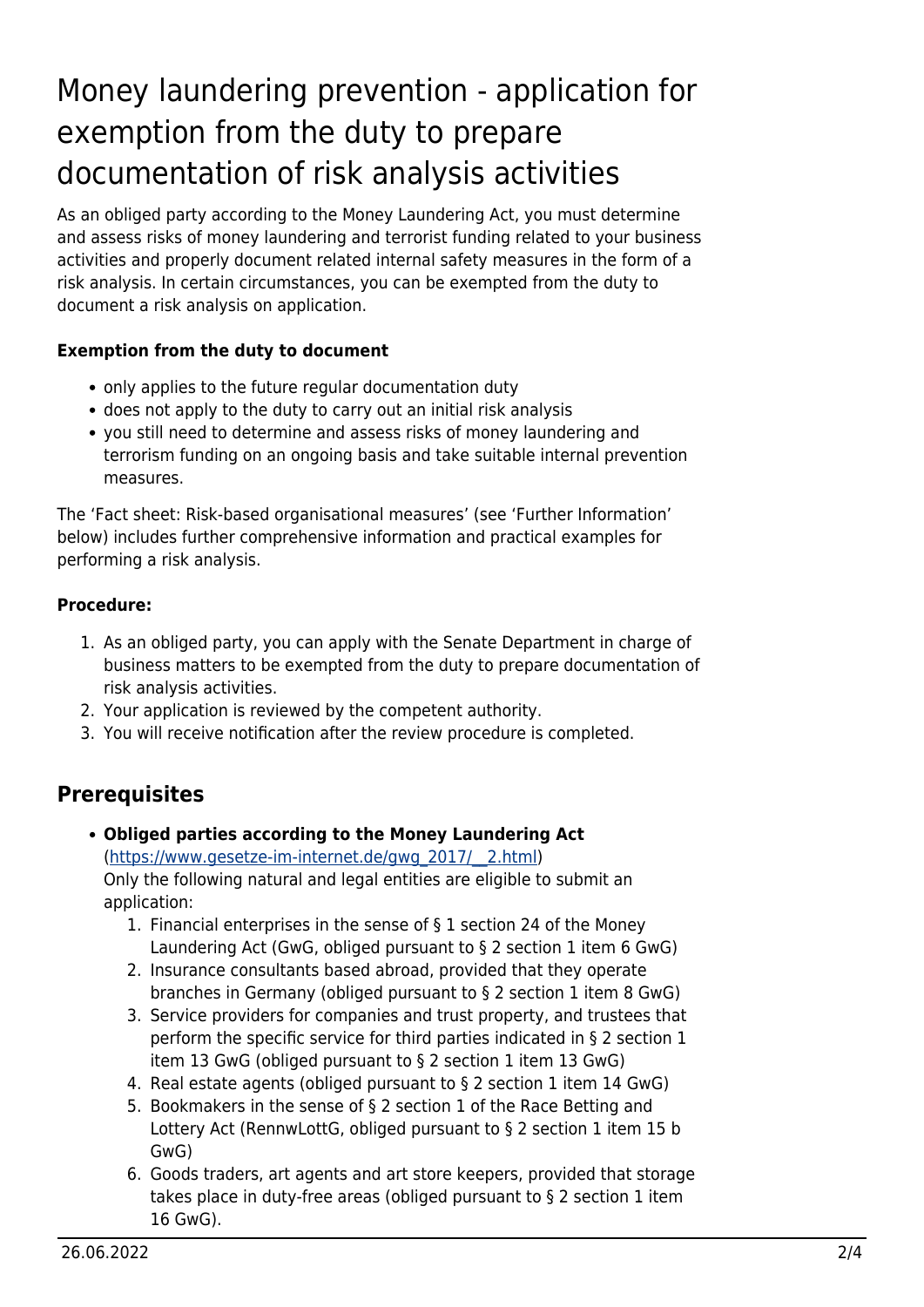#### **Authorised representative**

The person submitting the application must be a member of the company management or the company's internal/external anti-money laundering officer.

#### **Clear visibility of risks**

E. g. by the account of the risks your company is exposed to and how vulnerable it is to abuse regarding money laundering or terrorism funding. Clear visibility of existing specific risks is given in particular, if your business activities

- $\circ$  involve no complex business operations,
- $\circ$  the transactions made are on a manageable scale,
- your customer structure is homogeneous, and if
- $\circ$  there are no other circumstances associated with increased risks.

#### **Appropriate awareness of existing risks**

E. g. presentation of the security measures taken on the basis of the concrete risks (e. g. regular instruction of staff used and safety checks)

### <span id="page-2-0"></span>**Documents required**

- **Application for exemption from the duty to prepare documentation of risk analysis activities**
	- You can submit the notification in text form either by mail or electronically.
	- The application must include a comprehensive and justified explanation, why the risks of money laundering and terrorism funding are manageable and clearly detectable in your area of work.

#### **Evidence of eligibility to submit an application**

- $\circ$  evidence of appointment as anti-money laundering officer, or
- $\circ$  outsourcing contract for internal safety measures, or
- $\circ$  evidence that the person submitting the application is a member of the company management (e.g. excerpt from the Trade Register or partnership agreement)
- **Up to date risk analysis**

#### ([https://www.berlin.de/sen/wirtschaft/wirtschaft/wirtschaftsrecht/geldwaesch](https://www.berlin.de/sen/wirtschaft/wirtschaft/wirtschaftsrecht/geldwaesche/merkblatt_risikomanagement.pdf) [e/merkblatt\\_risikomanagement.pdf\)](https://www.berlin.de/sen/wirtschaft/wirtschaft/wirtschaftsrecht/geldwaesche/merkblatt_risikomanagement.pdf)

A comprehensive account of the internal safety measures in place based on the specific determined and assessed risks related to money laundering and terrorism funding in your area of work.

#### **Up to date excerpt from the Trade Register, if applicable** ([https://www.handelsregister.de/rp\\_web/welcome.do;jsessionid=2A22D37A1](https://www.handelsregister.de/rp_web/welcome.do;jsessionid=2A22D37A1C112D6FB89E72AAA6F66A80-n1.tc032n01) [C112D6FB89E72AAA6F66A80-n1.tc032n01](https://www.handelsregister.de/rp_web/welcome.do;jsessionid=2A22D37A1C112D6FB89E72AAA6F66A80-n1.tc032n01))

Registered companies are required to submit an up to date excerpt from the Trade Register when applying. Legal entities that are in the process of being established (GmbH, AG) are required to submit their partnership agreement or statutes.

### <span id="page-2-1"></span>**Fees**

EUR 138.00 to EUR 1,380.00, depending on the administrative effort